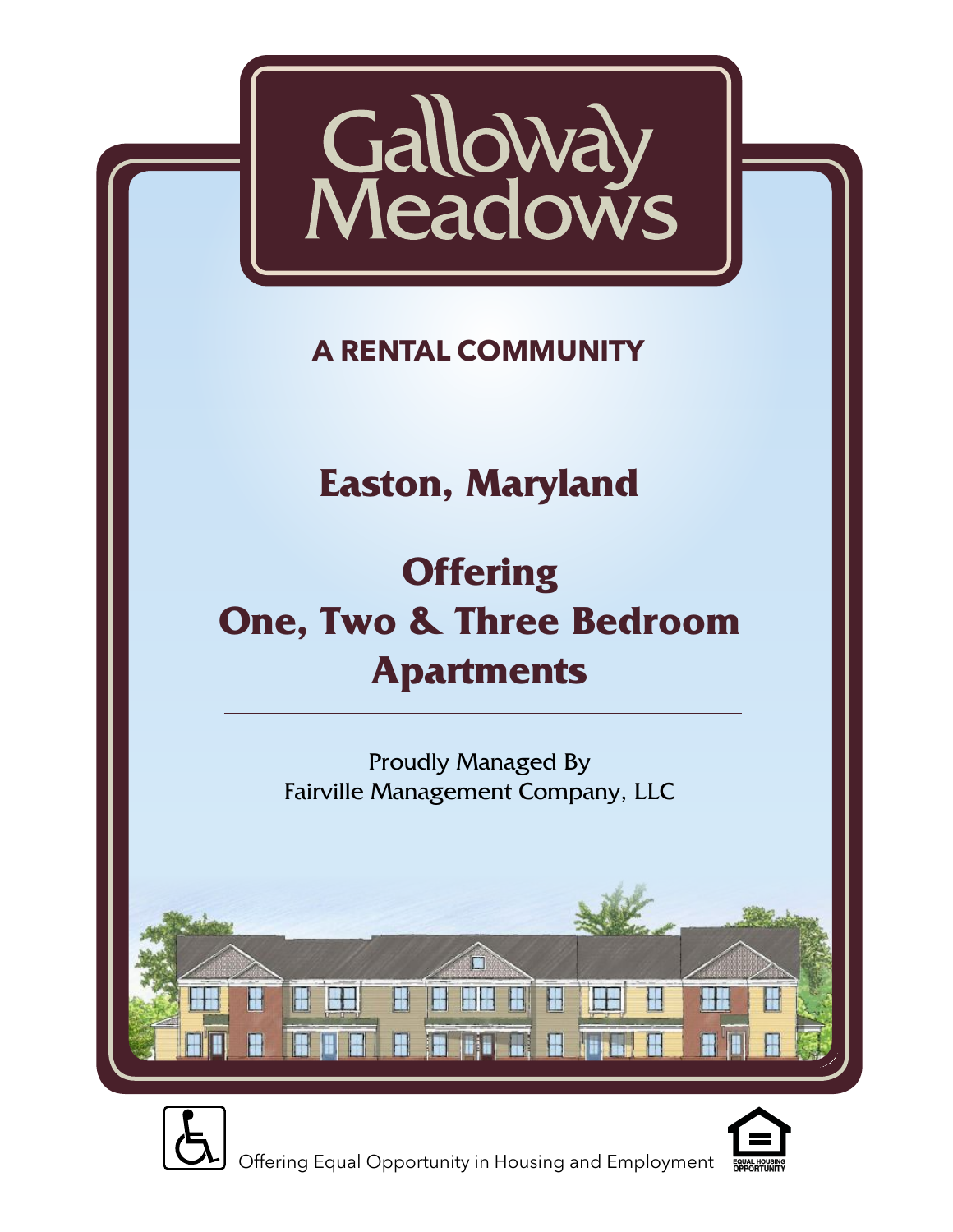This beautiful, new apartment community offers newly constructed one, two and three bedroom units in a 2-story townhome design. Each home features an individual entrance, spacious living area, fully equipped kitchen, and off street parking. An abundance of interior closet storage space has been carefully designed. The Community Center houses our on-site management offices, a community room, kitchen and a computer lab with internet service. Designed with your family's needs in mind, Galloway Meadows is the ultimate in suburban affordable housing.

## **Community Features**

- Suburban Setting
- Professionally Landscaped Grounds
- Community Center with Computers and Internet Service
- On-Site Management
- Laundry Facility
- Private Parking
- 24 Hour Emergency Maintenance

• Tenant Services

Galloway Meadows is located in Talbot County, Easton, MD. Conveniently located on Route 328, Matthewstown Rd, just off Rte. 50 and offers easy access to an abundance of restaurants, shopping centers and schools. Galloway Meadows is the perfect place for you and your family to call home.

### **Apartment Features**

- Spacious Living Area
- Private Entrances
- Wall-to-Wall Carpeting
- Fully Equipped Kitchen –Including Microwave
- Dining Area
- Energy Efficient HVAC System
- Mini Blinds On All Windows
- Linen Closet
- Storage Closet
- Smoke Detectors
- Fire Extinguisher
- Fire Suppression System
- UFAS Accessible Units Available
- Smoke Free Units 100%

#### **INCOME GUIDELINES APPLY**

For Additional Rental Information:

#### **Galloway Meadows**

29418 Matthewstown Road, Easton, MD 21601 Phone (410) 822-7410 • Fax (410) 822-7473 • TTY 1 (877) 489-2478 Visit our website at www.fairvillemanagement.com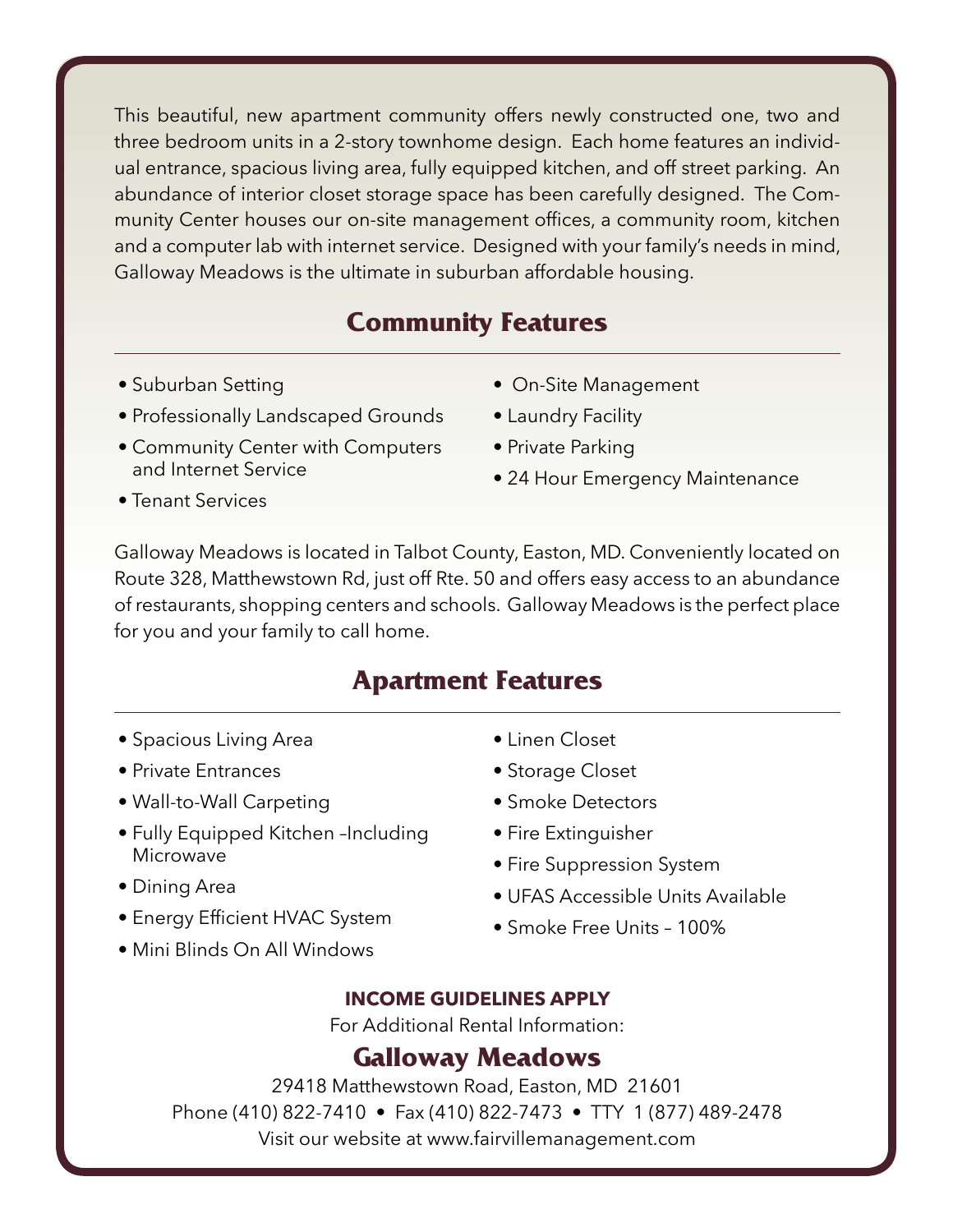





I BEDROOM UNIT UNIT TYPE - A2.1 (790 S.F.)

#### 2 BEDROOM UNIT UNIT TYPE - BIJ (866 S.F.)